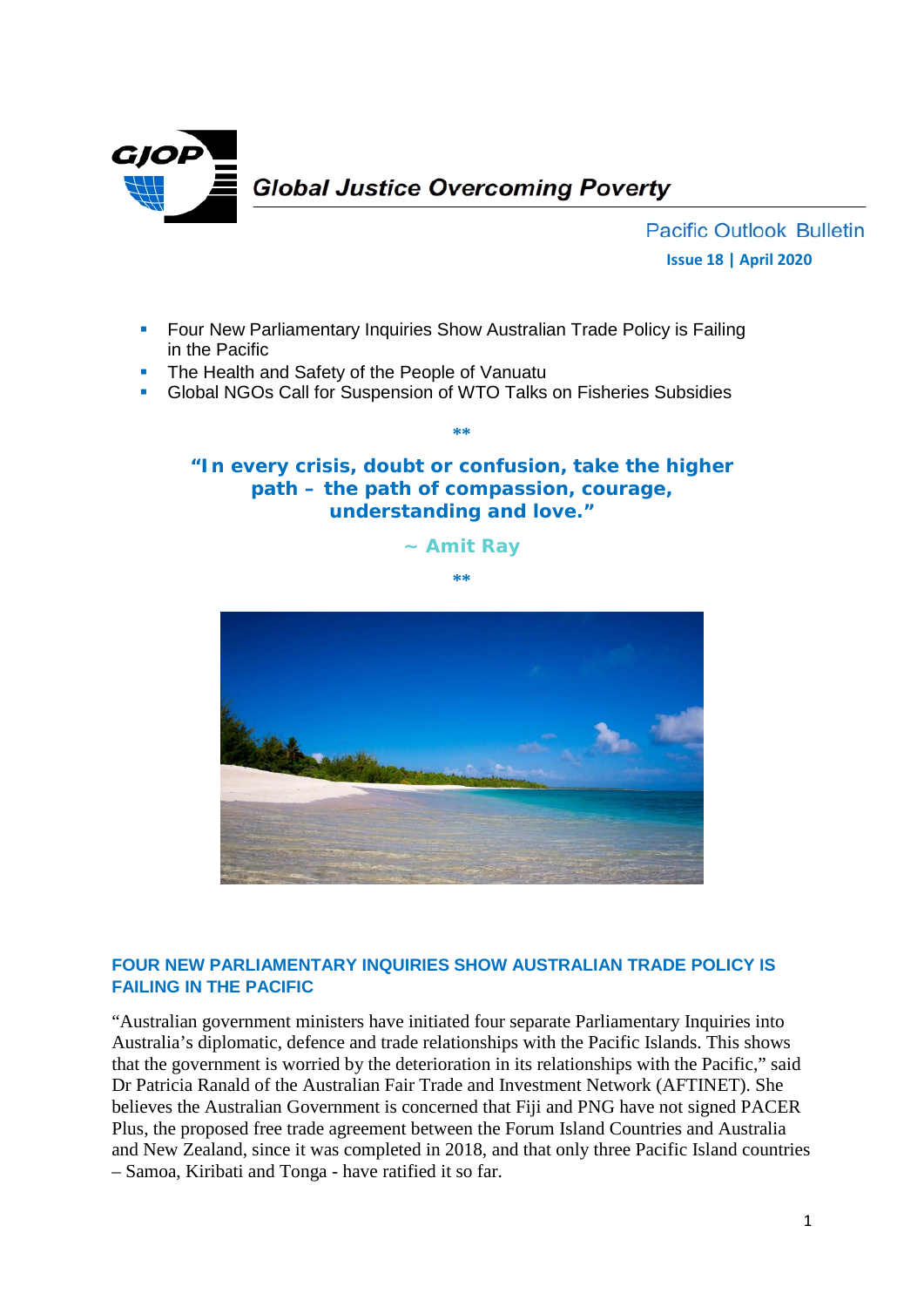Fiji and PNG make up over 80% of Pacific island output. Dr Ranald said, the two countries have not signed PACER Plus because they say the deal is lopsided and does not meet their development needs. They already have tariff free access to Australia. PACER Plus mainly advantages Australia and New Zealand through reducing Pacific island tariffs on imports and reducing controls on foreign investment.

Pacific island governments have said consistently that their priority is addressing the climate change crisis, not trade agreements.

"The Australian government has failed to address climate change issues in a way that is meaningful for the Pacific, which has damaged the relationship. This has created the context for China and others to compete for influence, which now appears to be the Australian government's main concern," said Dr Ranald.

In 2018, an Australian Parliamentary Committee Inquiry Report acknowledged the potential negative impacts of PACER Plus on small and vulnerable Pacific Island economies. "Most Pacific Islands are still local farming and fishing economies, with dispersed populations and high transport costs, and are dependent on import tariffs, which make up 10 to 20 percent of government revenue," said Dr Ranald, explaining that the report warned that the loss of revenue from tariffs could also result in cuts to essential government services in areas like health and education.

The report also noted that development assistance funds given to the Pacific island countries to implement PACER Plus were not additional funds but were coming from the existing Australian aid budget, and therefore depriving the Pacific Islands of funds they could have used for different purposes.

But the Australian Government has not so far acknowledged these flaws in the deal, continues Dr Ranald.

"Trade Minister Birmingham has still been pressuring more Pacific Island governments to sign and ratify PACER Plus. We can only hope that the multiple parliamentary inquiries will provide an opportunity for the government to actually listen and understand the real needs and priorities of the Pacific. AFTINET will be making a submission to the trade inquiry."

*Sources: Dr Patricia Ranald, AFTINET, Pacnews 4 March 2020[, www.pina.com.fj](http://www.pina.com.fj/) / Edited by Rosamund Burton*

**\*\***

**THE HEALTH AND SAFETY OF THE PEOPLE OF VANUATU**

The severe Tropical Cyclone Harold, which hit Vanuatu in early April has caused devastating damage, killing three people, and leaving more than a third of the population's 300,000 people without homes. Relief efforts have been hampered because of the coronavirus restrictions in place. The cost of repairing the damage is believed to be in the region of \$600 million, around half the country's Gross Domestic Product (GDP). There have been no cases of COVID-19 in Vanuatu at time of writing, but a state of emergency was declared in late March, with the limiting of social gatherings, and the shutting down of all non-essential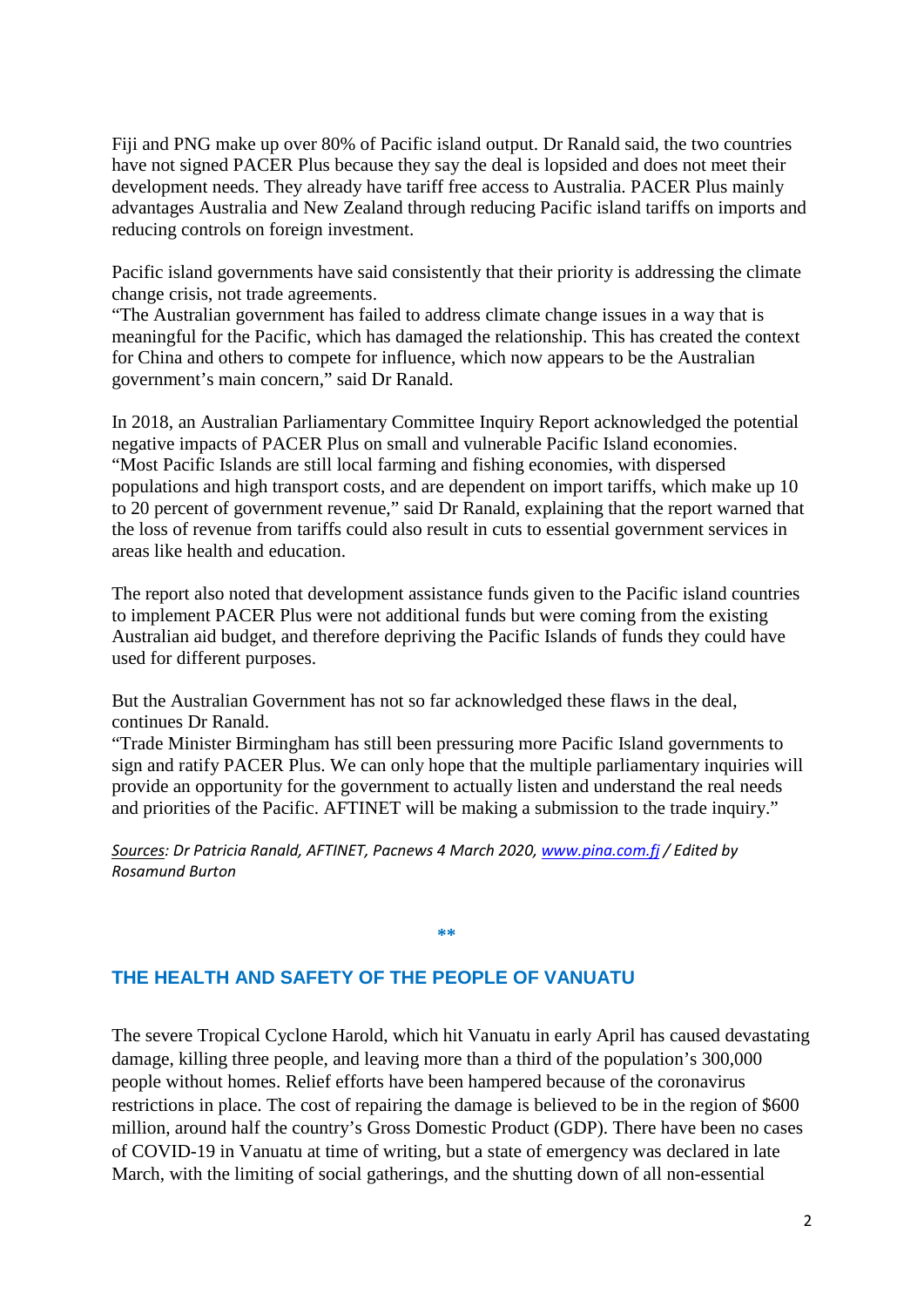businesses, because if an outbreak occurred there are fears that the health system would become overwhelmed. The COVID-19 pandemic has also meant the large numbers of people working in the tourism sector are now unemployed.

As the new government, led by Prime Minister, Bob Loughman, takes control of managing the recovery and the coronavirus state of emergency, another major issue for Vanuatu is the urgent need to reduce Non-Communicable Diseases (NCDs).

Before the elections in mid-March the Ministry of Health (MOH) wrote a report on the taxing of imported products to encourage people to eat healthier local produce and reduce NCDs.

The report, entitled *Taxing sugar to reduce the national burden of Non-Communicable Diseases*, was endorsed by the Council of Ministers (COM), and recommends imposing excise taxes on all imported products with high sugar-content. In 2014, the Government through the COM imposed an excise tax on 'sugary' drinks at Vt50 per litre.

In March this year, when Donald Pelam was still Acting Director of the Department of Public Health, he said,

"Seventy-five per cent of the deaths in our hospitals are related to NCDs," and that 25-50% of the population is affected by the chronic diseases. NCDs, such as diabetes, heart disease, stroke and cancer, are recognised throughout the world as the leading causes of premature death and major contributors to disability and incapacity. Introducing this tax Director Pelam believed would reduce the number of amputations doctors needed to perform.

According to the ABC's Pacific Beat on average four limbs are amputated per week at Port Vila's Central Hospital as a result of diabetes. The cause for the amputations, said Julie Shugg of the Amputee Association in Vanuatu "is predominantly Type 2 diabetes, dietrelated and nearly always preventable."

Director Pelam said putting taxes on imported food would discourage sales due to increased prices, and encourage people to adopt healthier diet practices by switching to local produce. However, many vegetable gardens have been damaged by the recent cyclone, which is a major setback.

Recently, Donald Pelam left the Department of Public Health, and the former director, Len Tarivonda, was reinstated to the position, so he will be addressing this complex health issue.

*Sources: Adorina Massing, Daily Post, 9 March 2020[, www.dailypost.vu](http://www.dailypost.vu/) / Anita Roberts, Daily Post, 22 April 2020[, www.dailypost.vu](http://www.dailypost.vu/) / ABC Pacific Beat, 8 April 2020 / Prianka Srinivasan, ABC Pacific Beat, 13 September 2019 / Edited by Rosamund Burton*

## **\*\***

## **GLOBAL NGOs CALL FOR SUSPENSION OF WTO TALKS ON FISHERIES SUBSIDIES**

A letter signed by over 150 non-government organisations (NGOs) from all around the globe has called on the World Trade Organisation (WTO) to suspend its negotiations on fisheries subsidies due to the COVID19 pandemic. Negotiations on fisheries subsidies were scheduled to finish in June 2020. However, the cancellation of the WTO Ministerial Conference in Kazakhstan, and the fact that the WTO is unable to meet face-to-face in Geneva, are making negotiations hard, especially for developing countries as talks move to a proposed virtual